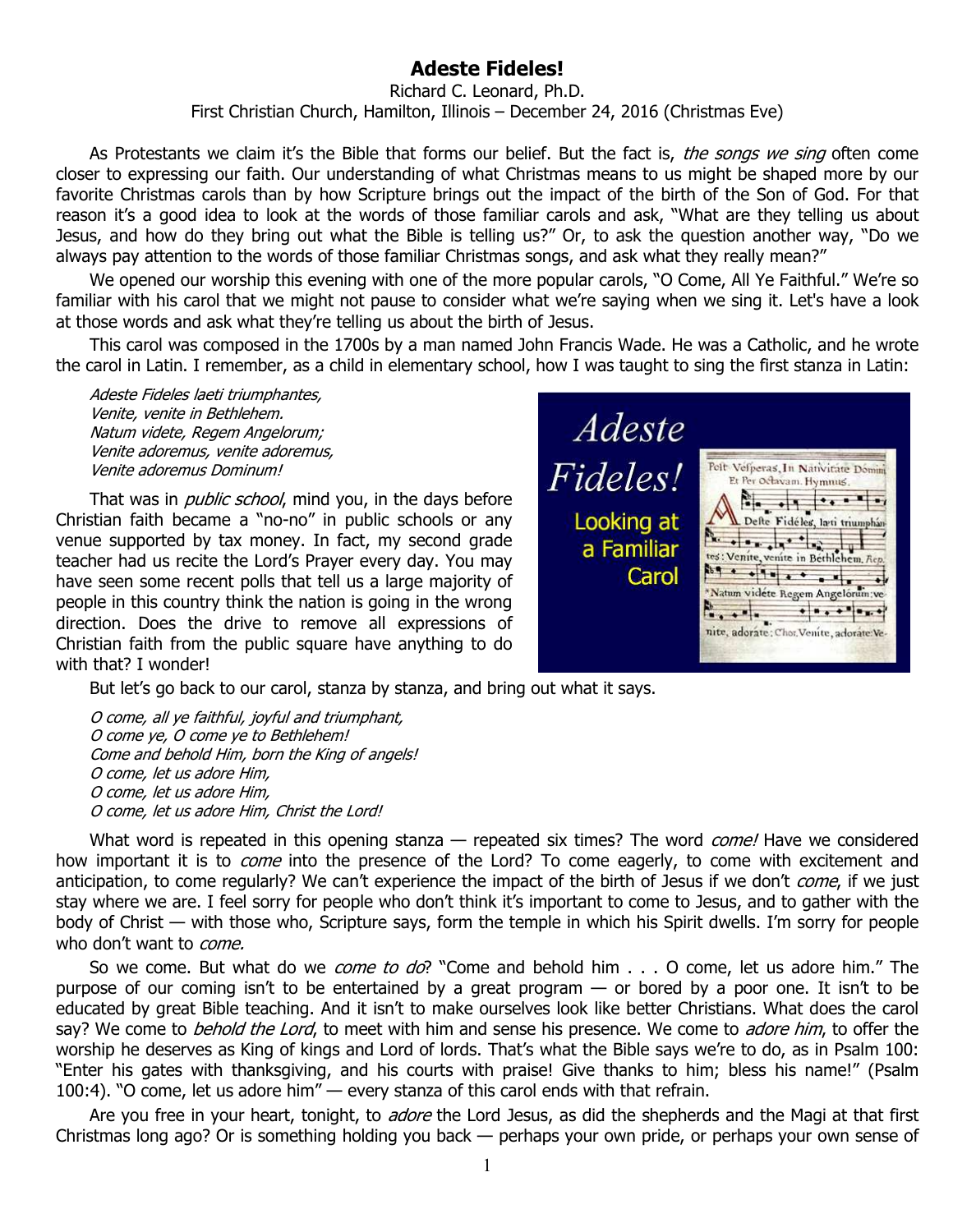unworthiness which, I suggest, is really the same thing? Jesus has come as the "new man," and offers you the opportunity to become one with him and break free into a life filled with joy, thanksgiving, and adoration.

In the second stanza of our carol, John Francis Wade turns to the Nicene Creed, a statement of basic Christian belief that comes from the ancient church. This creed arose in the fourth century partly in response to heretical movements that were denying the Trinity, and claiming that the Son is a created, lesser being than the Father. It says:

We believe in one Lord, Jesus Christ, the only Son of God, eternally begotten of the Father, God from God, Light from Light, true God from true God, begotten, not made, of one Being with the Father. Through him all things were made. For us and for our salvation he came down from heaven: by the power of the Holy Spirit he became incarnate from the Virgin Mary, and was made man.

Wade put this creedal statement into these words:

God of God, Light from Light eternal, Lo, He abhors not the Virgin's womb; Very God, begotten, not created.

Here we think of several New Testament passages. At the beginning of his Gospel, John writes: "In the beginning was the Word, and the Word was with God, and the Word was God. He was in the beginning with God. All things were made through him, and without him was not any thing made that was made. In him was life, and the life was the light of men" (John 1:1-4). John goes on to record Jesus' words: "He who has seen me has seen the Father" (John 14:9); "as long as I am in the world, I am the light of the world" (John 9:5).

In the Bible, just as for us, "light" is a metaphor for knowledge and understanding. The Creed, and the carol, remind us what Scripture proclaims: Jesus is the light, the window into the truth about our life  $-$  and the true nature of God the Creator. We can't separate our knowledge of God from what Jesus reveals about him; nor can we separate our understanding of what human life is supposed to be from the life we see in Jesus.

Then, too, we recall here the words of Paul in Galatians 4: "But when the fullness of time had come, God sent forth his Son, born of woman, born under the law, to redeem those who were under the law, so that we might receive adoption as sons" (Galatians 4:4-5). Our Christmas story centers in the birth of Jesus, a physical baby born to a real woman, Mary (or Miriam), in a specific city, Bethlehem in Judea. The story of Jesus isn't set somewhere in the clouds, nor is it just a concept in the ethereal world of philosophers and theologians. It's a down-to-earth story of real human life: "Lo, he abhors not the virgin's womb."

Can you imagine Jesus as a real man who got hungry, who became tired and slept, who paid taxes, who wept when his friend died — a real man who had to go to the bathroom, who perhaps didn't smell so good because he didn't have toothpaste and couldn't shower every day? In sending his Son the Father, as it were, sacrificed his own pride to manifest himself at our level, in our own grungy, day-to-day circumstance of human life, birth and death. As Paul puts it in Philippians, Jesus, "though he was in the form of God, did not count equality with God a thing to be grasped, but emptied himself, by taking the form of a servant, being born in the likeness of men" (Philippians 2:6-7).

But let's go on to stanza three:

Sing, choirs of angels, sing in exultation! Sing, all ye citizens of heav'n above; Glory to God, all glory in the highest!

When we celebrate Christmas, we're not alone. Scripture reminds us that our joy at the manifestation of God's presence is a mirror of the greater joy in the realm of the spirit. Isaiah the prophet, in the temple, heard the seraphim calling, "Holy, holy, holy is the Lord of hosts; the whole earth is full of his glory!" In the communion service of many churches the congregation sings a hymn called the *Sanctus*, introduced by these words: "Therefore with angels and archangels, and with all the company of heaven, we laud and magnify thy glorious name, evermore praising thee and saying, 'Holy, holy, holy . . ." In this third stanza of Adeste Fideles, the composer echoes those words of the host of heaven so familiar to us at Christmas: "Glory to God in the highest, and on earth peace among those with whom he is pleased" (Luke 2:14).

It's an encouragement to know that the purpose of God isn't limited to what we see happening here in this earthly arena. Things are taking place "behind the scenes," as we say, to bring about the new creation God has